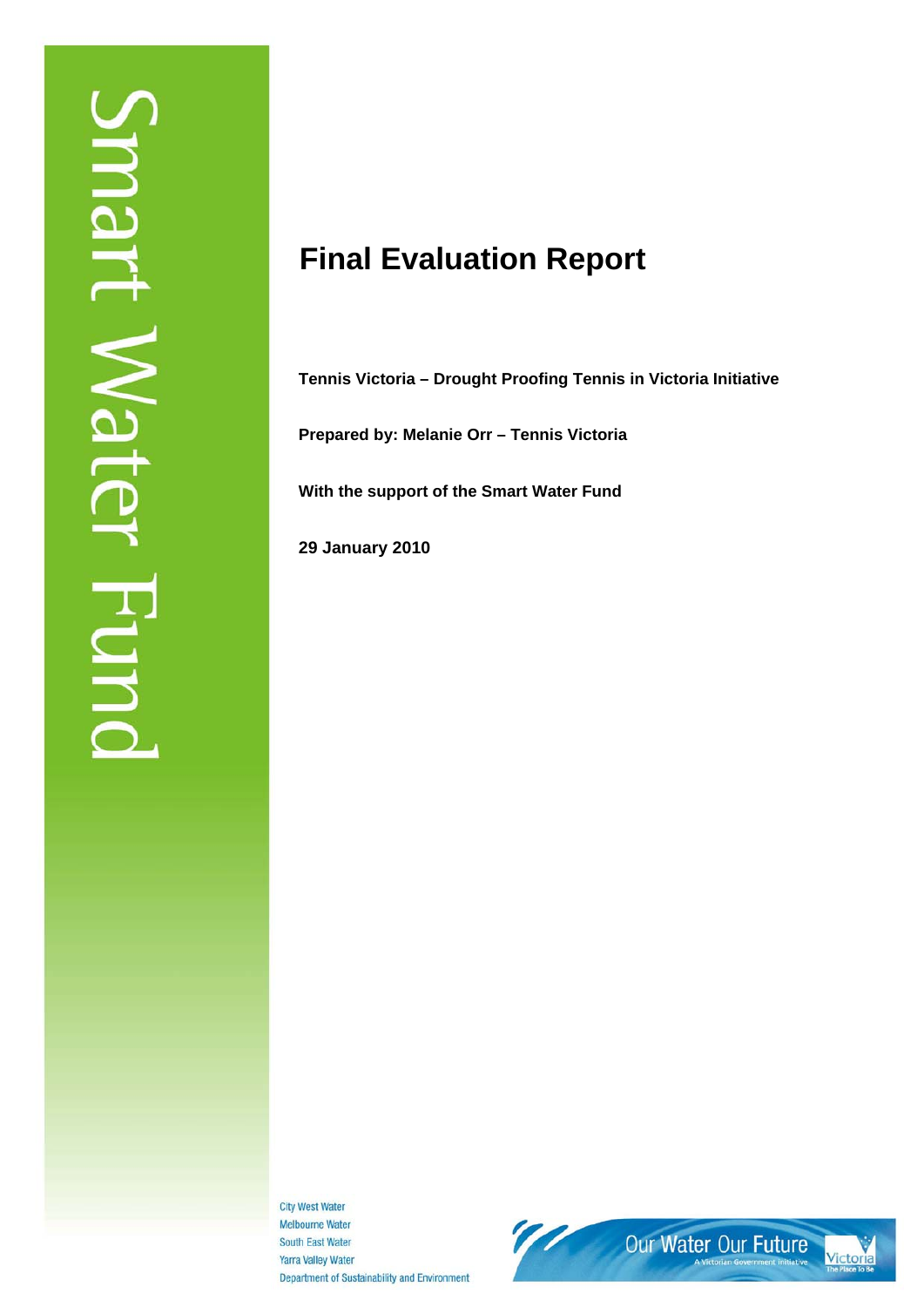## **Background**

Tennis Victoria aims to make tennis part of every Victorian's life.

Tennis is a sport that can be played socially and competitively throughout life. It is therefore as important to community development as it is to the world of competitive sport. In promoting the values of fun, fitness, health and social relationships, tennis clubs and facilities are vital aspects of local communities.

Tennis Victoria is the peak body for tennis activity in Victoria. With over 900 clubs, 105 associations and 88,000 registered members, tennis is one of the state's top 5 organised sporting groups.

Operations at Tennis Victoria head office are underpinned by a detailed Strategic Plan 2006- 2010 and can be viewed at Tennis - Victoria - VIC - About Us. The Strategic Plan details a strong emphasis on facility development, participation and player development.

Victorian tennis has a proud tradition of both competition and social play on red porous (often referred to as en tout cas) tennis courts. At the centre of this tradition are strong sustainable tennis clubs that are often the focus of community activity. There are approximately 1700 red porous tennis courts in Victoria. This number is reducing quickly and as they disappear, so does much of the tradition and community spirit that Victorian tennis is based upon.

Victoria has the highest number of red porous courts in Australia. This provides an advantage for elite players who travel overseas to compete on sliding surfaces such as clay courts. This is supported by the Tennis Australia policy of recognising such surfaces above others i.e. National Facility Development Framework. Therefore the survival of red porous courts is important for both the tradition of tennis and supporting the development of talented players.

The challenge faced by the tennis industry is that red porous courts traditionally are reasonably water intensive. Before stage 3 water restrictions, red porous courts used approximately 1,000 L/day in summer and approximately 600 L/day in winter on average over a year. Therefore, the key challenge is to identify technologies that will assist red porous courts to become more water efficient.

## **Introduction**

The aim of the Tennis Victoria, "Drought Proofing Tennis in Victoria" Initiative is to test and further implement water saving technology for red porous tennis courts options for tennis clubs. The pressure to conserve water is influencing court surface installation choices. Where clubs have the financial ability, they are converting red porous courts to synthetic surfaces. This is reducing the number of red porous surfaces within the state and contributing to the reduction in low maintenance, low cost playing surface options for clubs.

Further, in line with recent national policy this too has meant a reduction in appropriate player development surfaces. This reduction of access to international standard playing surfaces has been identified as a key factor in the reduction of elite players. Those clubs who don't have the funds to convert their surfaces are closing courts due to the lack of water.

The 'Drought-Proofing Tennis in Victoria' initiative trialled two new technologies aimed at reducing water usage on new and existing red porous courts by at least 50%.

It was intended that the outcomes derived would ensure an environmentally sound tennis facility development option for clubs and allow for the introduction of policy across Victoria, consistent with the National Facility Development Framework. In addition, the outcomes of the initiative also comprised a component of the "minimum physical and operational facility standards" for tennis facilities within Victoria as outlined in the 2006-2010 Tennis Victoria Strategic Plan.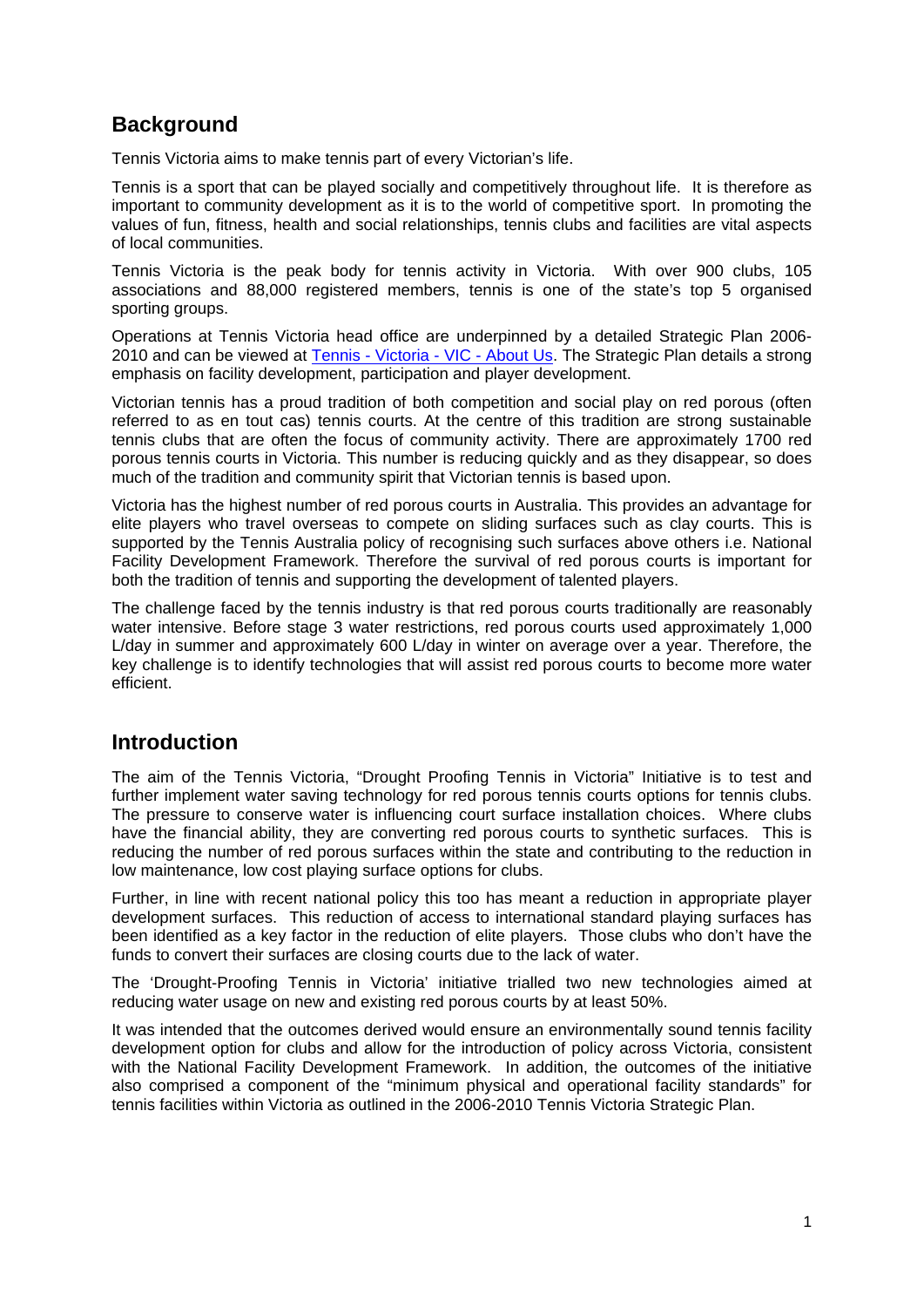## **Objectives/Goals**

In partnership with tennis stakeholders, Tennis Victoria was required to show leadership via the development of water saving technology and options for clubs to consider when their courts are in need of maintenance or upgrade. More broadly the outcomes for tennis are that clubs could preserve their existing red porous surfaces, maintaining the number of State sporting amenities and significantly reduce water usage. The detailed objectives of this project can be considered as:

- 1. The trial of two water saving technologies ensuring environmentally sound tennis facility development options for clubs.
- 2. Develop policy across Victoria, consistent with the National Facility Development Framework that will assist with providing guidance on optimum environmental standards that the tennis industry should strive for.

The project was agreed to be considered successful if the technologies can be proven over a 12 month period and deliver water savings of at least 50% usage at each venue. The project was also agreed to be considered successful when both technologies are fully documented and specifications can be developed and shared at other tennis facilities throughout Victoria.

## **Summary of Key Steps / Milestones**

The trial results of the two technologies tested as part of this Smart Water Fund project are summarised below. For more detailed analysis, please consult the Environmentally Friendly Tennis Club Guidelines, or contact Tennis Victoria direct (03) 8420 8420.

| Location                            | Dendy Park Tennis Club                                                                                                                                                                                                                                                                                                                                                                                                                                                                                                                                             |  |
|-------------------------------------|--------------------------------------------------------------------------------------------------------------------------------------------------------------------------------------------------------------------------------------------------------------------------------------------------------------------------------------------------------------------------------------------------------------------------------------------------------------------------------------------------------------------------------------------------------------------|--|
| Description of Technology           | Initial testing and then rebuilding of courts using<br>bentonite clay additive helping to absorb and retain<br>water. Installation of ground water bore, pump and tank.                                                                                                                                                                                                                                                                                                                                                                                            |  |
| <b>Testing and Trialling Method</b> | Pre-installation patch testing exercise to monitor water<br>retention characteristics to identify a specification for<br>rebuilding courts.                                                                                                                                                                                                                                                                                                                                                                                                                        |  |
|                                     | Patch 1<br>Base layer with 2% bentonite.<br>Levelling layer with 2% bentonite.<br>Sealing course & playing surface 1% bentonite.<br><b>Results</b><br>Unsatisfactory.<br>Crust goes soft with heavy watering.<br>When water soaks in, the bentonite softens the crust.<br>Cannot play on it.<br>٠<br>Goes rock hard when dry.<br>٠<br>Takes ages to dry.<br>٠<br>On excavating, bentonite was holding moisture in<br>٠<br>base layer. This was an encouraging sign; perhaps<br>another trial with much less bentonite on the surface<br>would give better results. |  |

**Objective 1 – Technology Trials (Bentonite Trial)**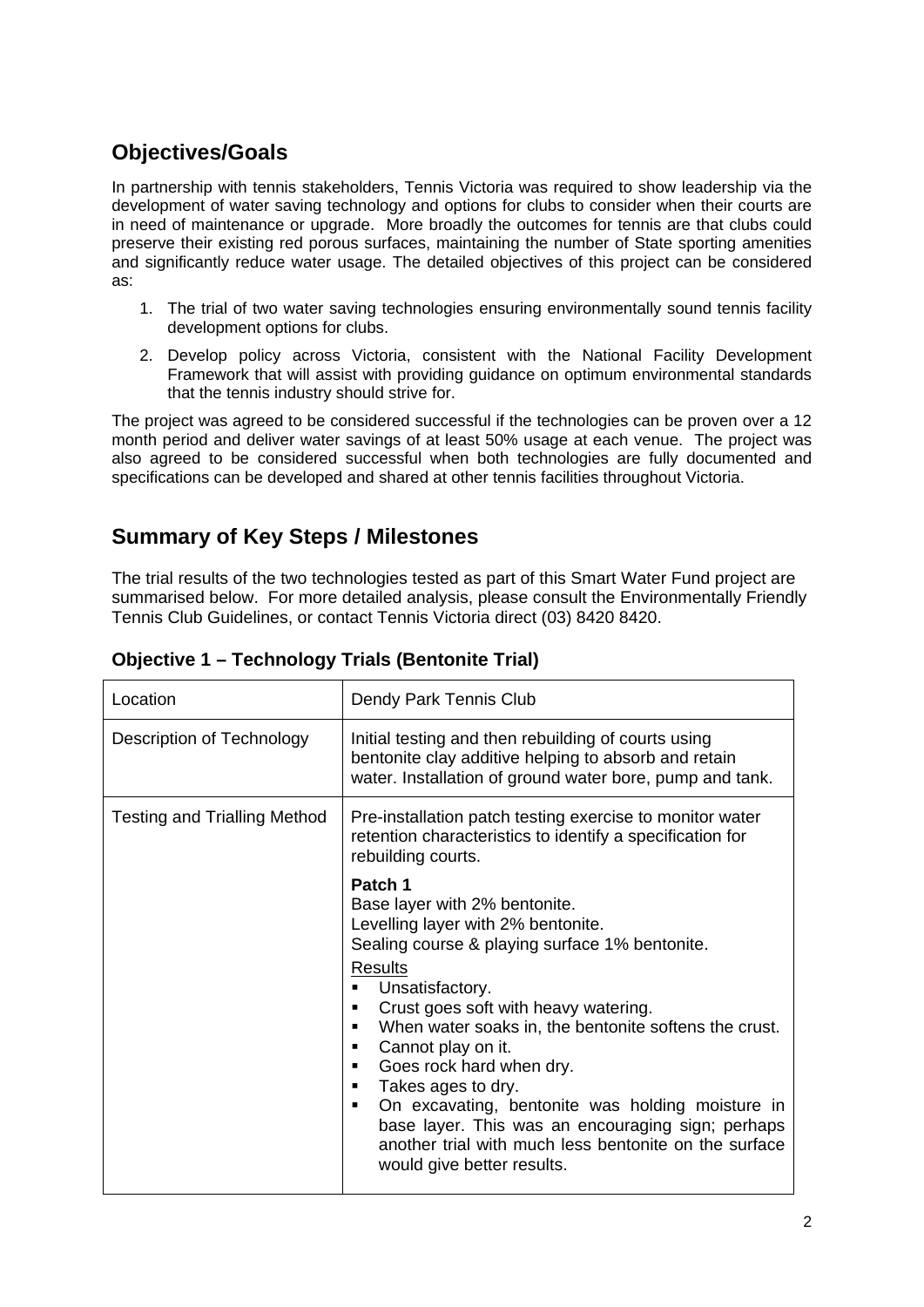|                                                               | Patch 2<br>As for Patch 1 but $\frac{1}{2}$ the quantities of bentonite.<br>Base layer with 1% bentonite.<br>Levelling layer with 1% bentonite.<br>Sealing course & playing surface 1/2% bentonite.<br>Results<br>Problem with crust going soft with heavy watering.<br>٠<br>Top layers must be free draining; otherwise there is<br>٠<br>delamination of layers at different stages of hydration.<br>Smaller amounts of bentonite in surface layer appear<br>٠<br>to give better results; suggests another test perhaps<br>with 1% in base and levelling course and $\frac{1}{4}$ % on top. |
|---------------------------------------------------------------|----------------------------------------------------------------------------------------------------------------------------------------------------------------------------------------------------------------------------------------------------------------------------------------------------------------------------------------------------------------------------------------------------------------------------------------------------------------------------------------------------------------------------------------------------------------------------------------------|
|                                                               | Patch <sub>3</sub><br>Base level using black scoria (has good water retention)<br>in lieu of usual scoria, no bentonite. Black scoria contains<br>approximately 2% natural clay (type unknown)<br>Levelling layer used black scoria.<br>Sealing course no additives.<br>Playing surface 1/4% bentonite & 1/4% latex.<br>Two plots tried side by side $-75$ mm thick (patch 3a) &<br>150mm thick (patch 3b);<br><b>Results</b><br>Good results<br>٠<br>Settled quicker (i.e. going firm)<br>п<br>Materials are readily available<br>п                                                         |
|                                                               | Patch 4<br>Base level no bentonite, free draining.<br>Levelling layer with 1% bentonite.<br>Sealing course 1/2% bentonite.<br>Playing surface 1/4% bentonite & 1/4% latex.<br><b>Results</b><br>Surface drains reasonably fast.<br>Surface still firm after watering.                                                                                                                                                                                                                                                                                                                        |
| Any commentary on player<br>satisfaction/court<br>performance | Upon completion of court rebuild, courts described as<br>excellent playing surface and courts preferred over<br>others at Dendy Park.                                                                                                                                                                                                                                                                                                                                                                                                                                                        |
| Costs                                                         | Total cost of \$31,000 per court.                                                                                                                                                                                                                                                                                                                                                                                                                                                                                                                                                            |
| <b>Results</b>                                                | Average water savings of 66% demonstrated over<br>autumn - Average water use over the autumn months<br>(16/2/08 to 31/05/08) was 75 litres per day, per court for<br>bentonite courts 14 & 15 compared to 239 litres per day,<br>per court for control group courts 3&4 and 205 litres per<br>day, per court for control group courts 5&6. This<br>represents a<br>69% saving compared to courts 3&4 and a 63% saving<br>compared to courts 5&6.                                                                                                                                             |
|                                                               | Average water savings of 58% demonstrated over<br>summer - Average water use from early October was 125<br>litres per day per court for courts 14 & 15 compared to                                                                                                                                                                                                                                                                                                                                                                                                                           |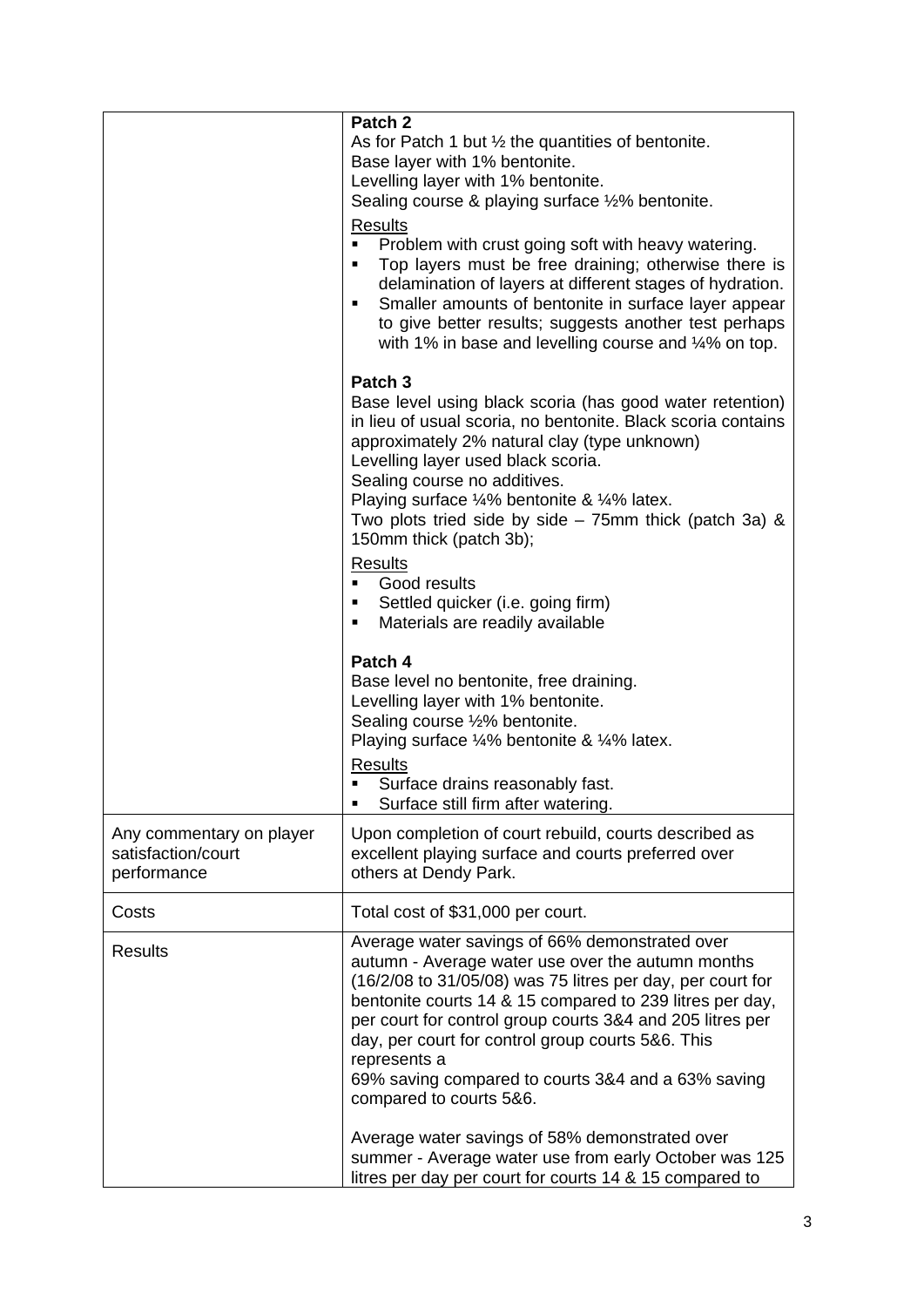|            | 309 litres per day per court for control courts 3&4 and<br>275 litres per day, per court for control courts 5&6. This<br>represents a 60% saving compared to courts 3&4 and a<br>55% saving compared to courts 5&6.                                                                                                                                                                |  |
|------------|------------------------------------------------------------------------------------------------------------------------------------------------------------------------------------------------------------------------------------------------------------------------------------------------------------------------------------------------------------------------------------|--|
| Conclusion | Patch testing - Excavation of the bases of the test<br>patches showed that the testing had been successful in<br>holding moisture.                                                                                                                                                                                                                                                 |  |
|            | Patches 3 and 4 held a firm playing surface after<br>watering; they drain surface water quickly and are firm<br>shortly after a heavy watering.                                                                                                                                                                                                                                    |  |
|            | Patches 1 and 2 have surface problems when saturated,<br>they are not playable when the surface is wet and could<br>not be played on straight after rain. It was quite apparent<br>that the problem is mainly in the upper surface layers and<br>how they are treated. These upper layers need to have<br>the combination of additives adjusted to achieve the<br>optimum results. |  |
|            | Court rebuild - Success with excellent surface and water<br>savings achieved for the club. Evaluation results suggest<br>that specifications for court construction can be altered to<br>include more bentonite within surface layers.                                                                                                                                             |  |
|            | The specification proposed for future court rebuilds at the<br>club include base layer 2% bentonite, levelling layer 2%<br>bentonite, sealing layer 1 % bentonite and playing<br>surface 1% bentonite.                                                                                                                                                                             |  |

## **Objective 1 – Technology Trials (Subsurface Trial)**

| Location                                                   | Port Melbourne Tennis Club                                                                                                                                                                                                                                                                                                                                                                                                                                     |  |
|------------------------------------------------------------|----------------------------------------------------------------------------------------------------------------------------------------------------------------------------------------------------------------------------------------------------------------------------------------------------------------------------------------------------------------------------------------------------------------------------------------------------------------|--|
| Description of Technology                                  | Installation of a subterranean watering system known<br>as the 'water miser red porous tennis court'. Three pods<br>per court are installed into the sub surface of the court.<br>Water is drawn to the surface via capillary action and<br>reduces loss of water from evaporation. Each pods<br>water level, reticulation and drainage is managed by a<br>control unit so that water is not wasted. Also Installation<br>of ground water bore, pump and tank. |  |
| <b>Testing and Trialling Method</b>                        | Courts completed May 2007 and play starting July<br>2007. Water demand measured by inline flow meter<br>attached to tank outlet and monitored. Tennis Victoria<br>conducted 4 evaluation inspections up from 2007 to<br>2008                                                                                                                                                                                                                                   |  |
| Any commentary on player<br>satisfaction/court performance | Club are happy to retain their preferred surface and<br>players have found courts to be of a high standard.                                                                                                                                                                                                                                                                                                                                                    |  |
| Costs                                                      | Total project cost \$140,000 covering 3 courts.                                                                                                                                                                                                                                                                                                                                                                                                                |  |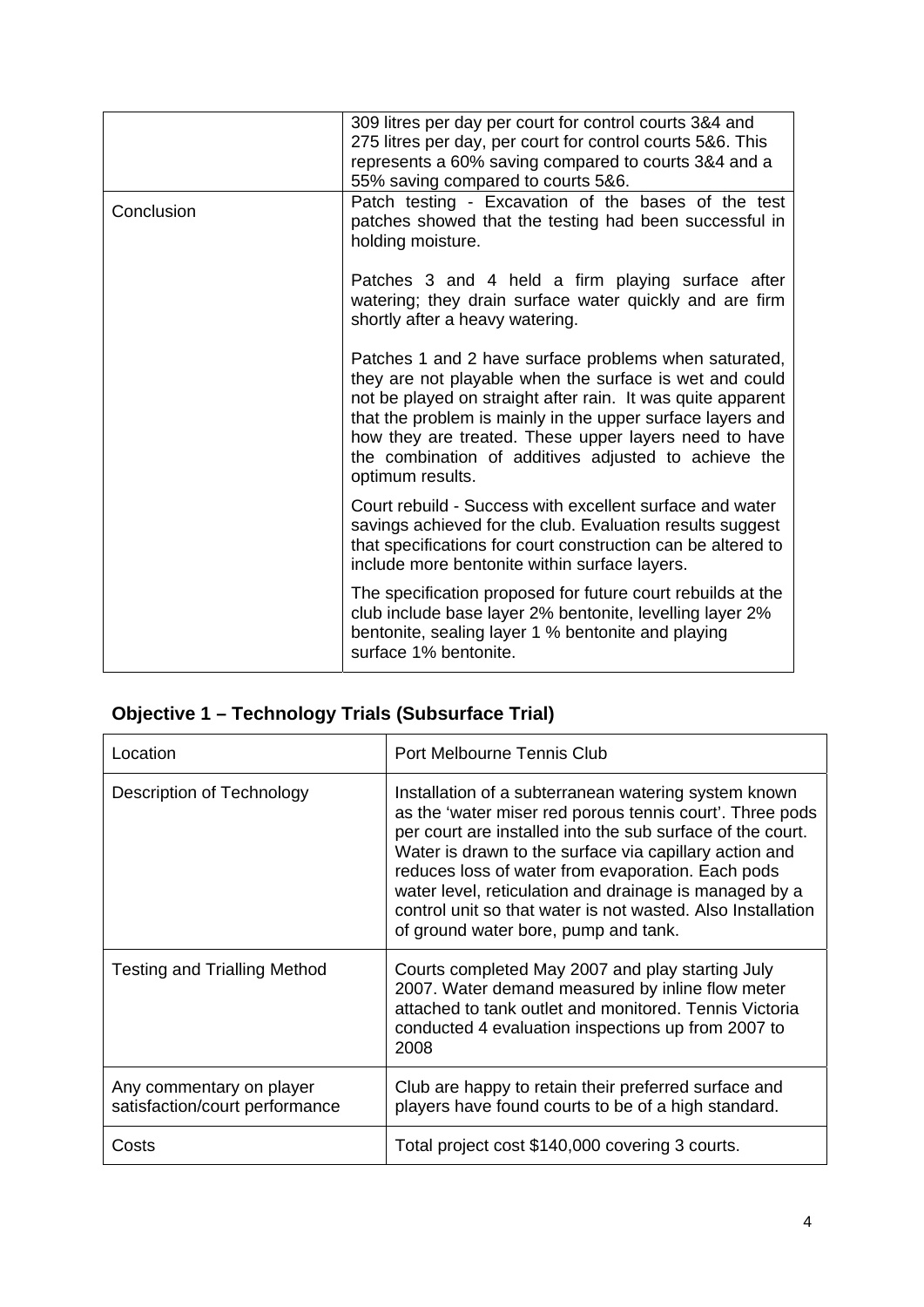| <b>Results</b> | Installation of system reduced annual usage by 68% to<br>approx 320L/court/day. Initial modifications were<br>required before courts played as per typical red porous<br>tennis courts.          |
|----------------|--------------------------------------------------------------------------------------------------------------------------------------------------------------------------------------------------|
| Conclusion     | Success - Trial exceeded expectations of a 50% water<br>saving by achieving 68% savings. The club does not<br>draw any mains water and court surface receives<br>positive feedback from players. |

## **Findings/Results/Outcomes**

The following is a snap shot of the overall water savings achieved through the evaluation phase of the project.

#### Dendy Park Tennis Club

This project provided water savings of approx 60% compared to 2005/06 usage data. The Dendy Park Tennis Club has installed a bore water facility on site. Whilst this is providing some bore water, the club is also utilising potable water from time to time as required. This makes recent evaluation difficult to determine how much water savings are due to bore water or the addition of bentonite. Perhaps this highlights the importance of management and water conservation plans for tennis clubs. However the results of the Tennis Victoria evaluation indicate the club uses 125 litres per day on courts 14 and 15 in summer. This is a minimal amount of water compared to pre-test and pre water restriction periods. In addition, verbal reports from club members have indicated that courts 14, 15, 18 and 19 are the preferred surface due to their excellent quality.

#### Port Melbourne Tennis Club

Water savings of 68% on 2004/05 levels. The Port Melbourne Tennis Club has also installed a bore water facility on site. This has completely eliminated their call on the potable water supply ensuring the club is now self sufficient. In this case a bore water facility was required to fill the tank and eventually the subterranean pods

### **Objective 2 - Policy Development**

With the introduction of water restrictions across Victoria, there was a clear need for the State Sporting Association of tennis to provide clear direction to stakeholders. Developing appropriate policy would achieve a number of key objectives such as to:

- Provide Tennis Victoria with evidenced based research so as to provide clear direction to all tennis stakeholders in Victoria.
- Highlight the results from trials to improve water efficiency at tennis clubs.
- Provide a range of options and tools for clubs to implement in order to become more water efficient.
- Assist club and Councils in making decisions in relation to court surfaces.

The above objectives connect to information sharing and ensuring tennis stakeholders make the right decisions regarding water usage and ultimately making tennis a sustainable sport. A key example is when clubs and Council negotiate to convert red porous courts to another surface. Tennis Victoria can now make available research and options for both parties to make accurate decisions on important and costly facility development. In this way, Tennis Victoria has some influence and control of sustaining tennis into the future.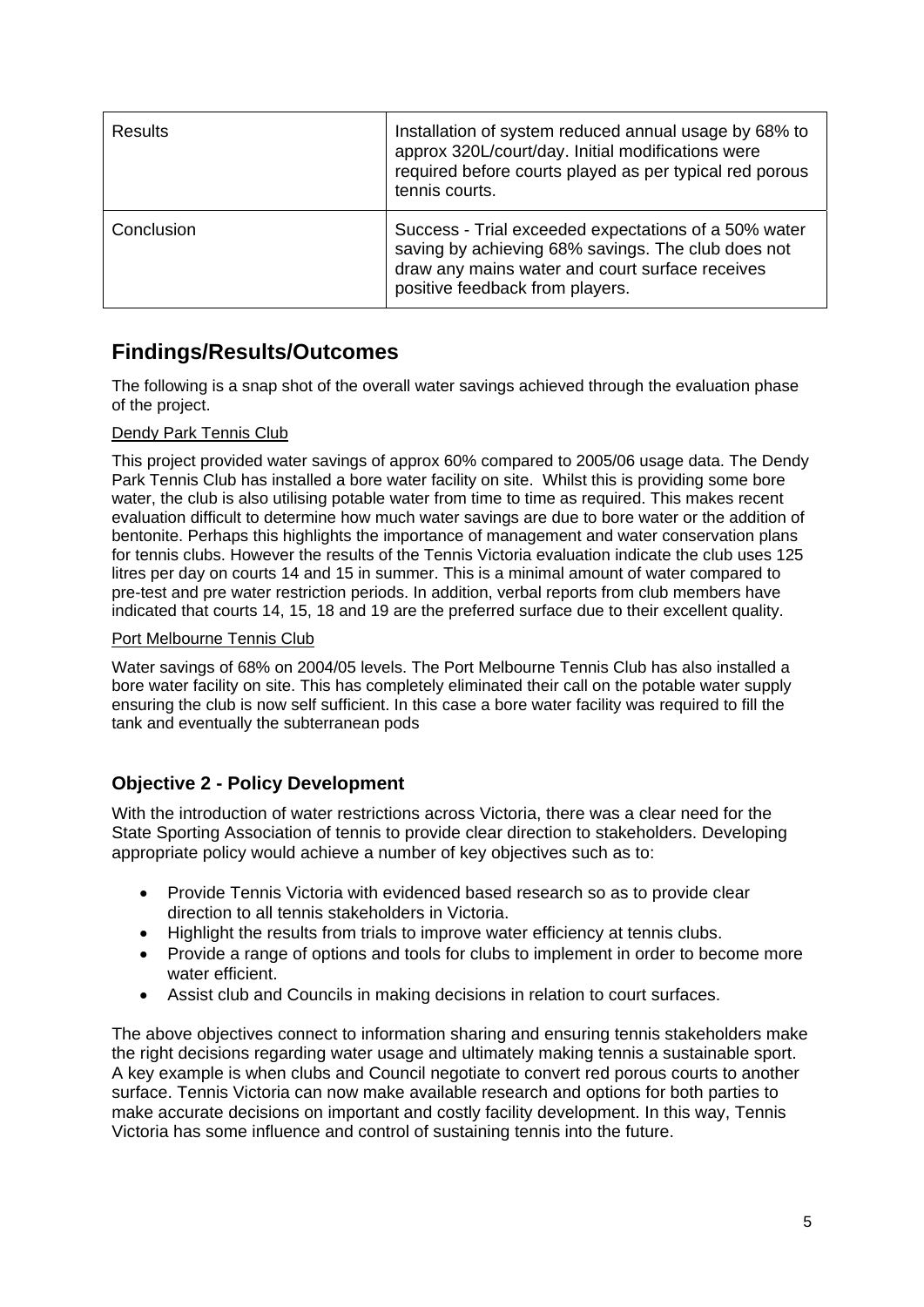The majority of policy and research can be found within the Environmentally Friendly Tennis Club Guidelines booklet. This can be found on the website and has been circulated to Councils. Other methods of communicating policy are:

- Water Savings Rankings self assessment worksheet for club committees ad club house information boards.
- Posters indicating courts treated with magnesium or calcium chloride.
- Posters reminding players to maintain courts.
- Posters asking clubs to conserve water.
- Tennis Victoria website includes tools and resources in water restriction and water conservation sections.
- Club Ambassador Newsletter containing specific policy affecting club committees.
- Victorian Tennis News magazine containing articles on environment.
- Club Ambassador Booklet sponsored by Vic Health highlighting success stories.

#### **Resources**

The resources for the project were comprised of a number of key personal over the 2 year span of the project and can be outlined as follows:

#### Port Melbourne Tennis Club

Club President – Initial development and coordination of the project

Tennis Victoria Technical Services – Design and Specification development, Site Supervision and Technical Evaluation

Tennis Victoria Club Development – Promotion and coordination of policy implementation

Crest Tennis Courts – Court Builders / Technology developers

#### Dendy Park Tennis Club

Club President –Initial development of the bentonite technology

Tennis Victoria Technical Services – Design and Specification development, Site Supervision and Technical Evaluation

Tennis Victoria Club Development – Promotion and coordination of policy implementation

Crest Tennis Courts – Court Builders (courts 18 and 19) / Technology developers

EJ Richards and Sons – Court Builders (courts 14 and 15)

Connell Wagner – Environmental Engineers – Independent evaluation and policy drafting.

## **Risk Management**

The following were considered the perceived risks at the commencement of the project:

- The trialed technologies may not produce the estimated results.
- The trialed technologies may not provide a cost effective option for tennis clubs
- The results of the monitoring and evaluation process may not generate support from other stakeholders within the state.

Risk Management Strategies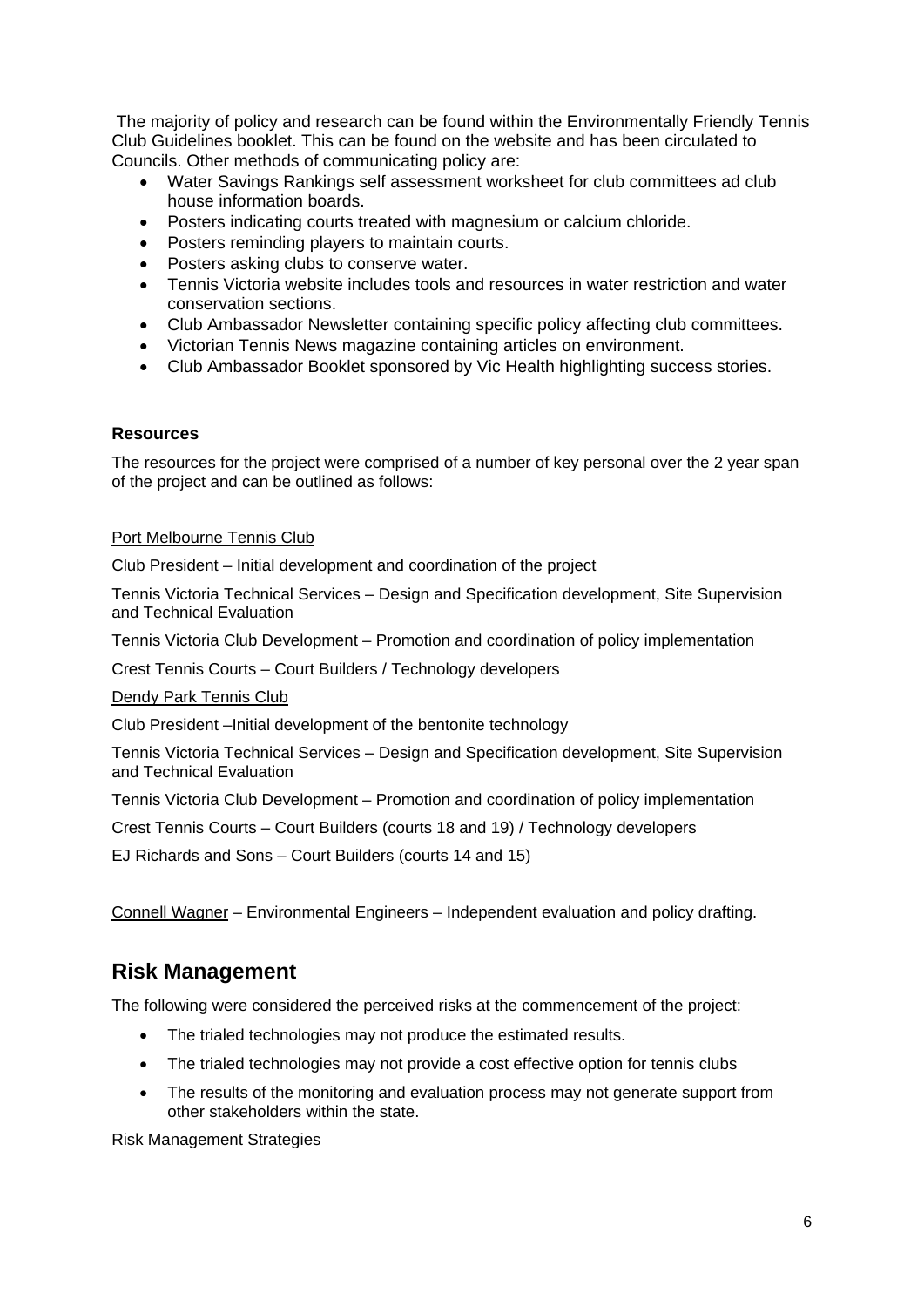- The initial trial phase (patch testing) milestone provided smaller scale results which can be evaluated. Following the completion of this evaluation and consideration by all stakeholders a decision was made on whether to proceed with the installation of the technologies at both venues. This minimised the exposure of all stakeholders.
- Tennis Victoria estimates that the cost of installing the technologies remains affordable to most clubs. An incentive/subsidy program for clubs to install the technologies will be developed as part of the formation of the Tennis Victoria Foundation and future funding applications. If all the technologies were agreed successful, tennis clubs would be left with three different options, at different prices, for converting or replacing their courts.
- Tennis Victoria monitored the response of stakeholders to the project. Educating stakeholders of the outcomes is critical to the uptake of the new technologies. Communicating the positive impact of these projects has proved to be quite difficult due to the limited resources of all stakeholders (ie. Tennis Victoria, council and clubs)

## **Discussion/Evaluation**

#### **Analysis of project milestone**

The three key objectives of this initiative were:

• *The project was agreed to be considered successful if the technologies can be proven over a 12 month period and deliver water savings of at least 50% usage at each venue.* 

This has been achieved in both locations, providing water savings in excess of 50% at each venue.

• *Provide an option for clubs to consider when their courts are in need of maintenance or upgrade.* 

As the water saving targets were achieved, it is considered that both forms of technology are viable options for tennis clubs to consider in the retention of red porous tennis courts and the construction of new courts where a need is identified.

• *The project was also agreed to be considered successful when both technologies are*  fully documented and specifications have been developed which can be promulgated at *tennis facilities throughout Victoria.* 

Full design and specification instructions are available on request through Tennis Victoria.

• *The outcomes derived were designed to ensure an environmentally sound tennis facility development option for clubs and allow for the introduction of policy across Victoria, consistent with the National Facility Development Framework.* 

The outcomes of the project have been evaluated by independent environmental engineers to develop a policy guiding the retention of red porous tennis courts throughout Victoria (and nationally). *In addition, the outcomes of the initiative will comprise a component of the "minimum physical and operational facility standards" for tennis facilities within Victoria as outlined in the 2006-2010 Tennis Victoria Strategic Plan.* 

The Tennis Victoria "Game Set Match" best practise guidelines outline that to meet best practise standards of tennis club operations and environmental sustainability. These guidelines can be viewed in more detail by visiting www.gamesetmatch.net.au Game Set Match is an on-line club development tool which will be continually administered by Tennis Victoria Tennis Access staff.

#### **Benefits/learnings of the project milestone**

In addition to the technological advances that this initiative provided, Tennis Victoria attained a very valuable understanding of the nature of the court building industry and the complicated timelines involved in tennis court construction. Timing the construction schedule proved a large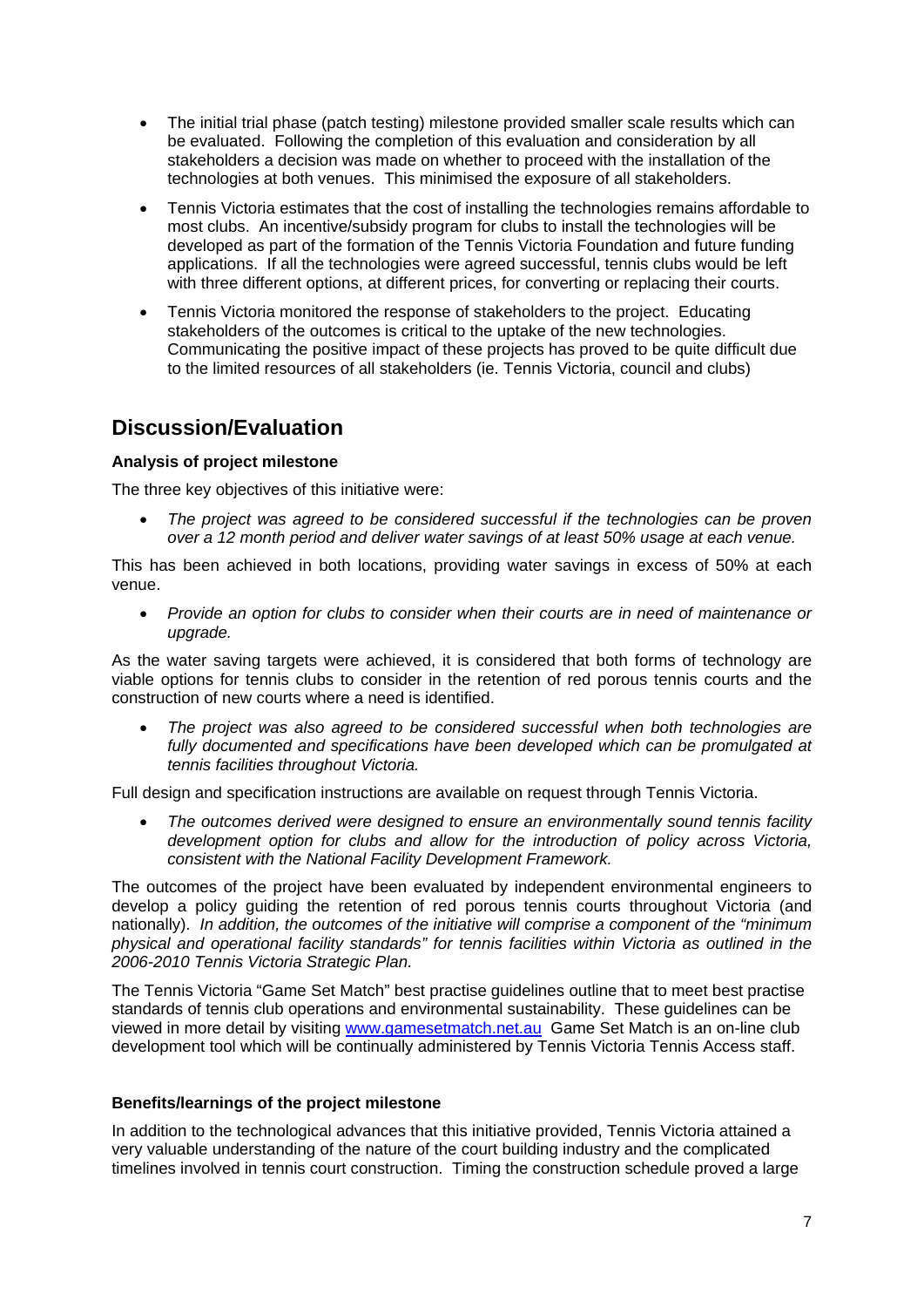challenge to ensure that the income streams of both tennis clubs were not significantly affected resulted in some significant delays to the construction of courts 14 and 15 at the Dendy Park Tennis Club.

Tennis Victoria, the tennis clubs and the contractors were surprised at the significant settling in time of the newly constructed courts and this delay created pressure on each stakeholder in their respective roles.

#### **Limitations/issues arising**

• Red porous court builders

The capacity of the red porous court builders in this project presented some limitations as follows:

Due to the effects of the drought, there has been little to no work available for red porous court builders over recent years. This made the tender process less competitive that was desired to stimulate the growth and development of these technologies. The result of this is that the promotion and further development of both options must be driven by Tennis Victoria and Tennis Australia given the lack of interest/other commercial options/demands placed on tennis court builders.

Due to the complex and relatively undocumented nature of red porous court building transposing many years of "trial and error" into a professional design specification document proved challenging for the Tennis Victoria Technical Services department.

• Evaluation limitations:

The quantification of the playability of the courts at both venues was a real challenge and has been omitted from this report. Whilst all anecdotal evidence suggests that the playability of the courts improved markedly over the settling in phase (6 weeks – 10 months in some cases), this was very difficult to quantify.

Maintaining a comparison court for evaluation purposes was also a challenge. As all courts are required to be used for play, it was difficult to ensure that a similar amount of activity was carried out on them due to the nature of member access to each facility. To overcome this problem at Dendy Park Tennis Centre, the club manager ensured that members were encouraged to try out the new courts and maintained a vigil on the use of the courts in the early stages of them being commissioned.

## **Conclusion**

The initiative has been a success and has provided critical information for Tennis Victoria to use in ensuring the retention of these valuable assets at three key levels:

- o Detailed design, specification, construction, evaluation and other relevant technical expertise.
- o Provision of a proven platform for policy development and promotion throughout the sport and recreation industry.
- o Incorporation of education and awareness initiatives through the service delivery mechanism of the general operations of Tennis Victoria.

The outcomes from this initiative, the technology development and the relationships formed are a critical factor in the tennis industry's capacity to minimise the impact of water shortages on these delicate yet essential playing surfaces.